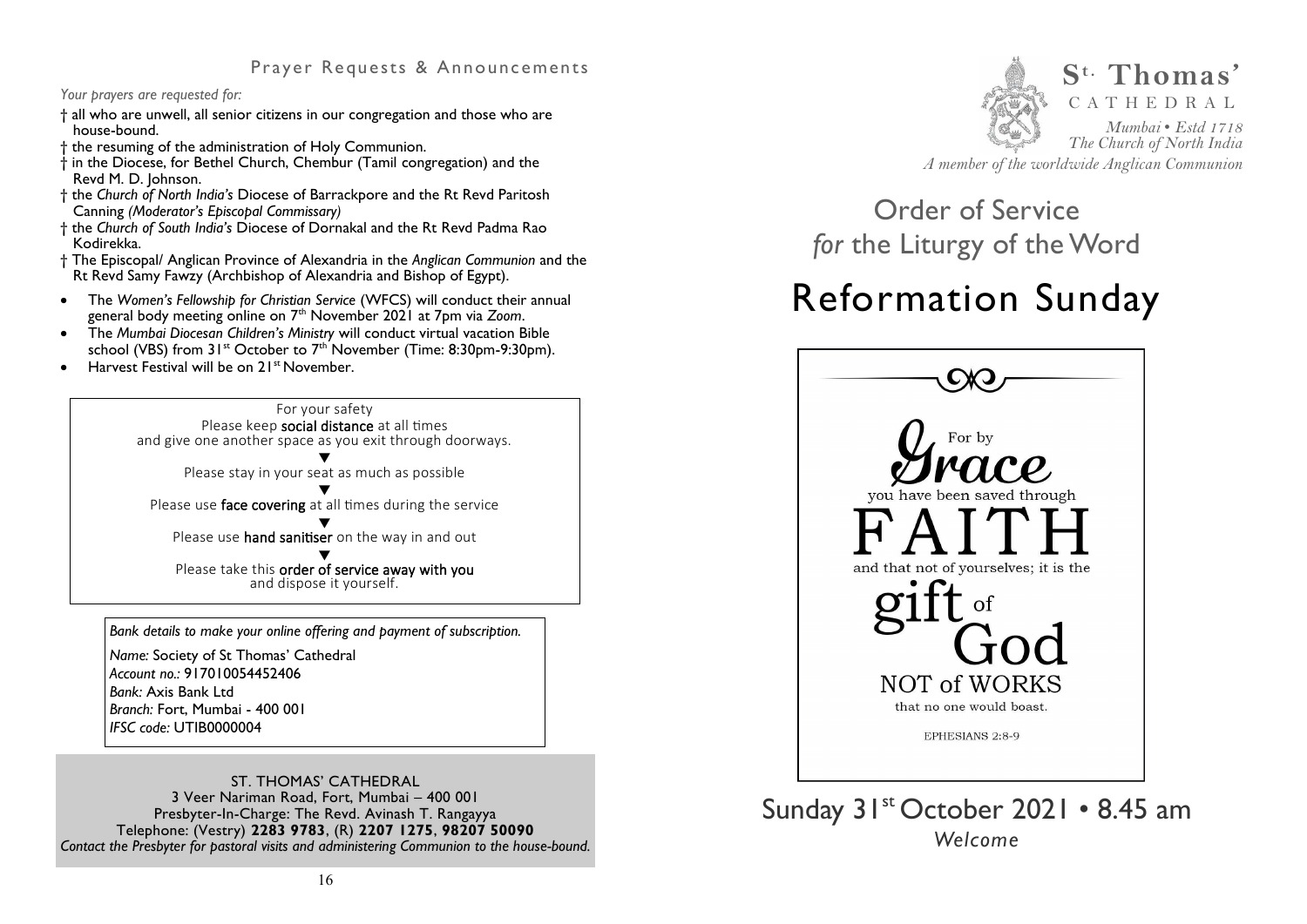#### TEXT FOR THE DAY

On the eve of its feast day, people found a document nailed to the door of All Saints' Church, Wittenberg, Germany. On that day, October 31, 1517, an Augustinian Friar named Martin Luther affixed his "95 Theses" to the door of that parish church and launched the Protestant Reformation. In many churches, October 31 is known as Reformation Day.

Luther did not intend to divide the Church but to reform it.

There are differing perceptions among different denominations on how a day such as this should be commemorated. For some this is a wonderful event that restored the Bible to the faithful and reaffirmed a strong theology of grace to a central place in the Christian faith. For others this marks a sad schism, or divide, of the Church. In other words, we are not of one mind.

So, what exactly should we reflect upon this morning?

Ours must be a reformed faith because it must be a critical faith  $-$  we must be critical of our own faith. We do not look back and try to restore or preserve some past glory. Instead, we hold ourselves and our church under the critical lens of the Gospel and ask, "Are we following Jesus?"

Reformation is not just an event in our past, of ambivalent historical meaning; it is a principle of growth for us in faith and in spirituality. It is a lifelong journey. In our baptismal covenant, when are asked "*Will you persevere in resisting evil, and, whenever you fall into sin, repent and return to the Lord?"* We always answer, *"I will, with God's help."* We are never done. Hopefully we draw nearer to Christ over time, but always and only with God's grace and love.

Tomorrow is All Saints Day. We give thanks to God for His saints and the faithful in every time and age.

The themes of both Reformation Sunday and All Saints are interwoven in the service this morning.

## Following God's saints in the ways of holiness and truth, go in the peace of Christ.

*Thanks be to God.* 

Postlude

| Alla Danza | G. F. Handel, from 'Water Music' (1685 - 1759) |
|------------|------------------------------------------------|
|            | arr. J. Stuart Archer                          |

### **Birthdays this Week**

*May God bless you abundantly.* 

Mohini Patil (31), Gaurav Salvi (31), Nishanth Daniel (3 Nov), Poonam Bodra (3), Sudhakar Solomonraj (4)

## 1 st November is **All Saints' Day**.

In every time and place God calls women, men, and children to holiness. This vocation, rooted in our baptism, is the summit of Christ's work in us. In the commemoration of saints the Church celebrates Christ's victory in the lives of particular individuals who have inspired their own and succeeding generations.



This order of service is printed on sustainably-produced paper. Worship material has been drawn from the Book of Common Prayer; and https://www.churchofengland.org.

The Text for the Day is adapted from an article by the former Dean and Rector of Christ Church Cathedral, Indianapolis, USA ● Opening acclamation from https:// www.trinitychurchboston.org/

Hymns are taken from the English Hymnal (1933 edition).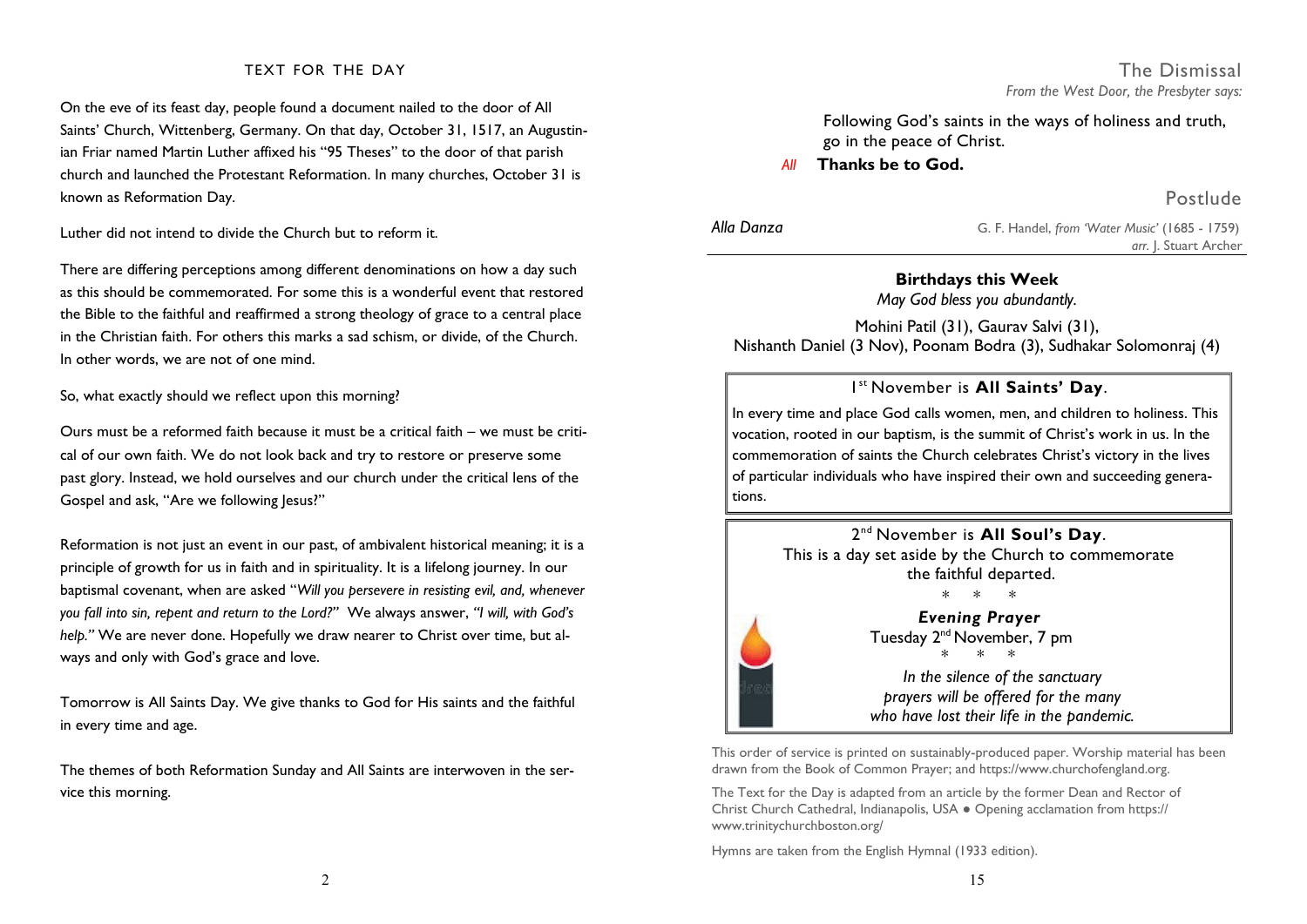The Blessing *The Presbyter* 

May God,

who kindled the fire of His love in the hearts of the saints, pour upon you the riches of His grace. And the blessing of God almighty, the † Father, the Son, and the Holy Spirit, be among you and remain with you always.

*All* **Amen.** 

Hymn at the Closing

**For all the saints, who from their labours rest, Who Thee by faith before the world confessed, Thy name, O Jesus, be forever blest.**   *Alleluia, Alleluia!*

**Thou wast their Rock, their Fortress, and their Might; Thou, Lord, their Captain in the well-fought fight; Thou, in the darkness drear, their one true Light.**   *Alleluia, Alleluia!*

**O, may Thy soldiers, faithful, true, and bold, Fight as the saints who nobly fought of old, And win with them the victor's crown of gold.**   *Alleluia, Alleluia!* 

**And when the strife is fierce, the warfare long, Steals on the ear the distant triumph-song, And hearts are brave again, and arms are strong.**   *Alleluia, Alleluia!* 

 **From earth's wide bounds, from ocean's farthest coast, Through gates of pearl streams in the countless host, Singing to Father, Son, and Holy Ghost.**   *Alleluia, Alleluia!* **Amen.** 

> Words: Bishop W. W. How (1823 - 97) Tune: *SINE NOMINE,* by R. Vaughan Williams (1872 - 1958)

## The Gathering

Voluntary

Ein' feste Burg ist unser Gott (A mighty fortress is our God) J.S. Bach, BWV 720 (1685 - 1750)

#### *All keep silence and prepare for worship*

Introit

What are these that glow from afar, These that lean over the golden bar. Strong as the lion, pure as the dove, With open arms, and hearts of love? They the blessèd ones gone before, They the blessèd forever more; Out of great tribulation they went Home to their home of heaven content.

> Words: Christina Rossetti (1830 - 1934) Music: Welsh traditional melody

#### *All stand*

## Opening Acclamation *Led by the Presbyter from the West Door*

| Presbyter | Blessed be the one, holy and living God. |
|-----------|------------------------------------------|
| All       | Glory to God for ever and ever.          |
| Presbyter | There is one Body and one Spirit;        |
| All       | There is one hope in God's call to us;   |
| Presbyter | One Lord, one Faith, one Baptism;        |
| All       | One God and Creator of all               |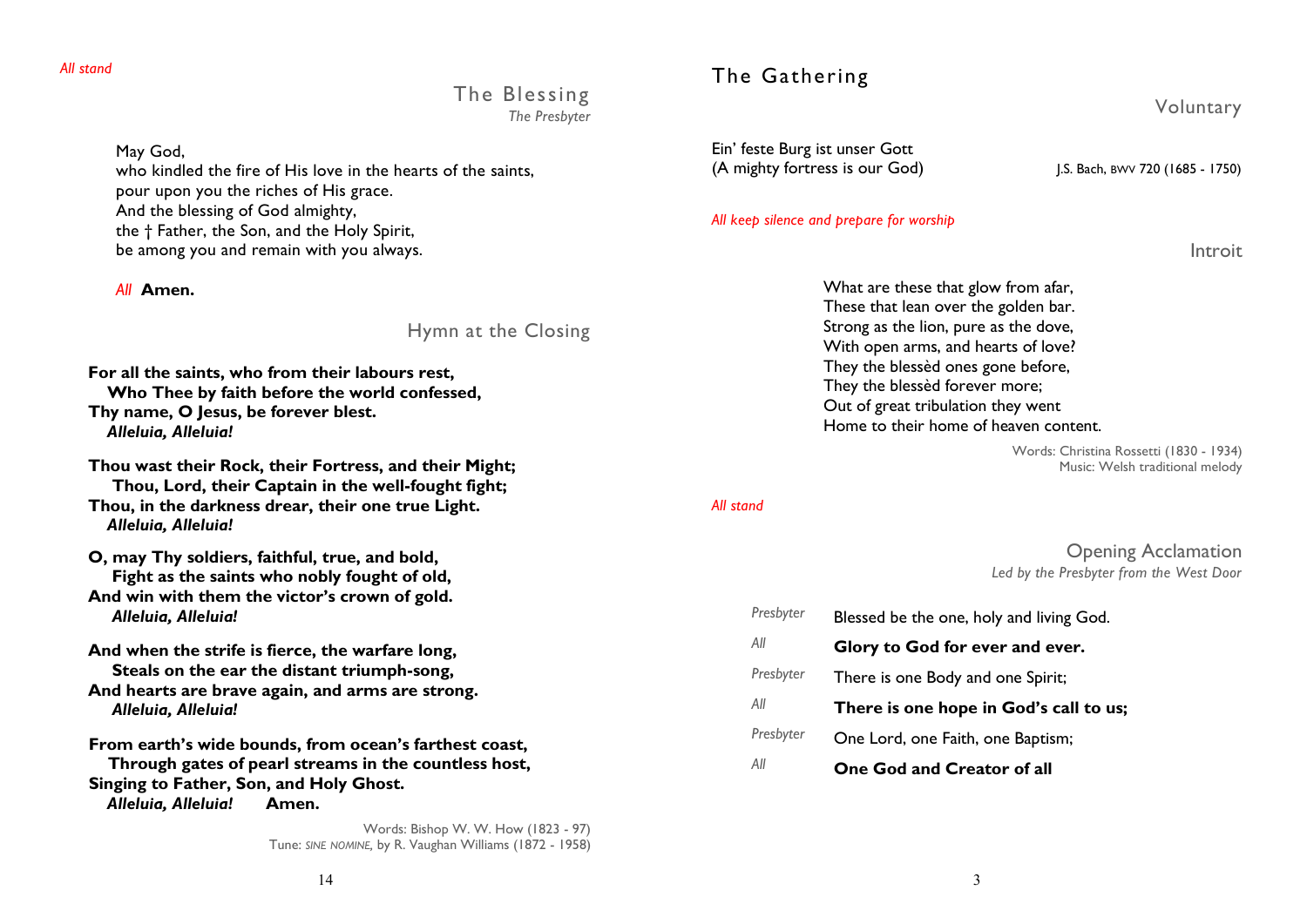| <b>Processional Hymn</b>                                                                                                                                                                                                                                                                                                                  | All                                                                                                                                                                                                                                                     | hear our prayer.                                                                                                                                                                                                                              |  |
|-------------------------------------------------------------------------------------------------------------------------------------------------------------------------------------------------------------------------------------------------------------------------------------------------------------------------------------------|---------------------------------------------------------------------------------------------------------------------------------------------------------------------------------------------------------------------------------------------------------|-----------------------------------------------------------------------------------------------------------------------------------------------------------------------------------------------------------------------------------------------|--|
| Thanks be to God for His saints of each past generation,<br>one with us still in one body, one great congregation;<br>with them proclaim Jesus forever the same,                                                                                                                                                                          | Intercessor                                                                                                                                                                                                                                             | Guide, O Lord your Church here on earth. May Thy Holy<br>Spirit continue to reform the Church so that we as the<br>body of Christ live the Gospel we preach.<br>Lord, in your mercy,                                                          |  |
| author of life and salvation.                                                                                                                                                                                                                                                                                                             | All                                                                                                                                                                                                                                                     | hear our prayer.                                                                                                                                                                                                                              |  |
| Thanks be to God for His blessings which daily surround us;<br>glory to Christ, the Redeemer who sought us and found us,<br>who from the grave rose, the almighty to save,<br>breaking the fetters that bound us.<br>Thanks be to God for the years that are yet in His keeping,<br>trusting each day to the care of a Father unsleeping, | Intercessor                                                                                                                                                                                                                                             | On the eve of All Saints Day,<br>we give thanks, O Lord<br>for the whole company of your saints in glory,<br>with whom in fellowship<br>we join our prayers and praises;<br>by your grace may we, like them,<br>be made perfect in your love. |  |
| on to the end, Christ our companion and friend,<br>joy at the last for our weeping.                                                                                                                                                                                                                                                       | All                                                                                                                                                                                                                                                     | Blessing and glory and wisdom,<br>thanksgiving and honour and power,<br>be to our God for ever and ever. Amen.                                                                                                                                |  |
| Thanks be to God who has called us and daily defends us,<br>who with the Son and the Spirit unchanging befriends us;<br>now in that name, Jesus forever the same,<br>forth to His service he sends us.<br>Words: Bishop Timothy Dudley-Smith (b.1926)<br>Tune: HAST DU DENN, JESU melody from Stralsaund Gesangbuch, 1665<br>All sit      | While seated, we join in singing<br>A mighty fortress is our God,<br>a bulwark never failing;<br>our helper he amid the flood<br>of mortal ills prevailing:<br>for still our ancient foe<br>doth seek to work us woe;<br>his craft and power are great, |                                                                                                                                                                                                                                               |  |
| Liturgy of the Word                                                                                                                                                                                                                                                                                                                       |                                                                                                                                                                                                                                                         | and, armed with cruel hate,<br>on earth is not his equal.                                                                                                                                                                                     |  |
| The Collect for Reformation Sunday                                                                                                                                                                                                                                                                                                        |                                                                                                                                                                                                                                                         | Did we in our strength confide,<br>our striving would be losing;                                                                                                                                                                              |  |
| Read by the Presbyter<br>ALMIGHTY God, who didst inspire thy servant Martin Luther to<br>reform and renew thy holy Church, defend and purify her in our day and                                                                                                                                                                           |                                                                                                                                                                                                                                                         | were not the right man on our side,<br>the man of God's own choosing:<br>dost ask who that may be?<br>Christ Jesus it is he:<br>Lord Sabbaoth his Name,                                                                                       |  |
| grant that, through faith, we may boldly proclaim the riches of thy grace<br>made manifest in thy Son, our Lord Jesus Christ, who liveth and reigneth<br>with thee and the Holy Ghost, one God, world without end.<br>All Amen.                                                                                                           |                                                                                                                                                                                                                                                         | from age to age the same,<br>and he must win the battle.<br>Words: Martin Luther (1483 - 1546)<br>Tune: EIN FESTE BURG, melody by Martin Luther. Harmonised by J. S. Bach                                                                     |  |

4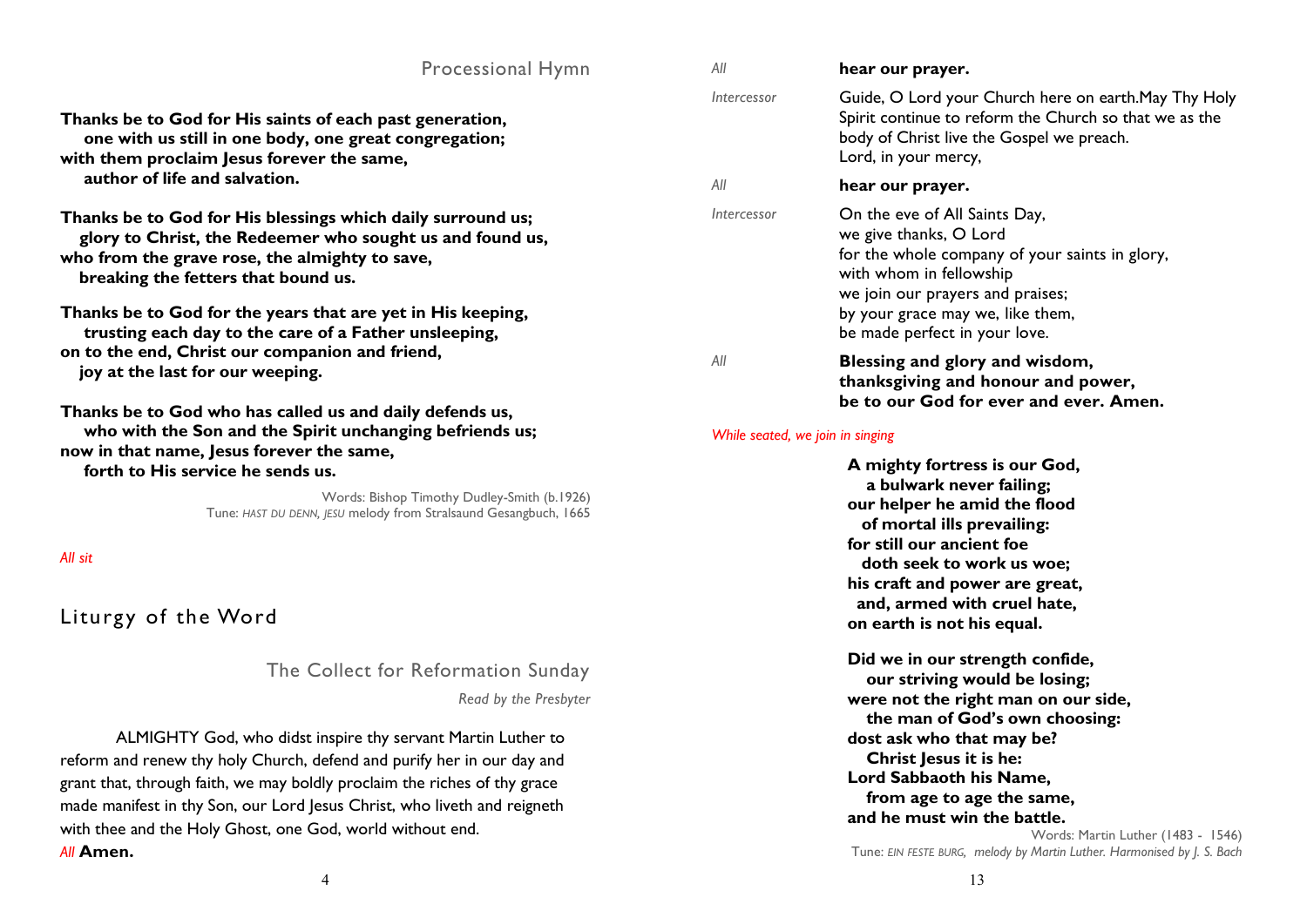| Intercessor        | United in the company of all the faithful<br>and looking for the coming of the Kingdom,<br>let us offer our prayers to God,<br>the source of all life and holiness.<br>Merciful Lord,<br>strengthen all Christian people by your Holy Spirit,<br>that we may live as a royal priesthood and a holy nation<br>to the praise of Jesus Christ our Saviour. |
|--------------------|---------------------------------------------------------------------------------------------------------------------------------------------------------------------------------------------------------------------------------------------------------------------------------------------------------------------------------------------------------|
|                    | Lord, in your mercy,                                                                                                                                                                                                                                                                                                                                    |
| ΑII<br>Intercessor | hear our prayer.<br>Liberate us from our bondage to sin, God of freedom,<br>that your Church would continually be reshaped and re-<br>formed by the fire of the Holy Spirit.<br>Lord, in your mercy,                                                                                                                                                    |
| All                | hear our prayer.                                                                                                                                                                                                                                                                                                                                        |
| Intercessor        | Show your righteousness, God of justice,<br>that all who are oppressed and marginalized,<br>forgotten, and cast aside will be given voice by elected<br>leaders and compassionate citizens. Lord, in your mercy,                                                                                                                                        |
| All                | hear our prayer.                                                                                                                                                                                                                                                                                                                                        |
| Intercessor        | Make wars to cease in all the world, God of peace,<br>that all strife, violence, and bloodshed give way<br>to reconciliation, compassion, and new life.<br>Lord, in your mercy,                                                                                                                                                                         |
| All                | hear our prayer.                                                                                                                                                                                                                                                                                                                                        |
| Intercessor        | Take us by our hand, God of companionship,<br>when we are paralyzed by our fears<br>and unable us to step out in boldness.<br>Give us courage to walk confidently with you.<br>Lord, in your mercy,                                                                                                                                                     |
| All                | hear our prayer.                                                                                                                                                                                                                                                                                                                                        |
| Intercessor        | Give your stillness, God of calm,<br>to all who are facing illness, surgery,<br>or any uncertainty of health.<br>May they know that their times are in your ever-healing<br>hands. Lord, in your mercy                                                                                                                                                  |

## The Collect for All Saints Day

 O ALMIGHTY God, who hast knit together thine elect in one communion and fellowship, in the mystical body of thy Son Christ our Lord: Grant us grace so to follow thy blessed Saints in all virtuous and godly living, that we may come to those unspeakable joys, which thou hast prepared for them that unfeignedly love thee; through Jesus Christ our Lord. *All* **Amen.** 

## Old Testament Reading

## A reading from the Book of Jeremiah

 THE days are surely coming, says the Lord, when I will make a new covenant with the house of Israel and the house of Judah. It will not be like the covenant that I made with their ancestors when I took them by the hand to bring them out of the land of Egypt — a covenant that they broke, though I was their husband, says the Lord. But this is the covenant that I will make with the house of Israel after those days, says the Lord: I will put my law within them, and I will write it on their hearts; and I will be their God, and they shall be my people. No longer shall they teach one another, or say to each other, "Know the Lord," for they shall all know me, from the least of them to the greatest, says the Lord; for I will forgive their iniquity, and remember their sin no more. *Jeremiah 31:31 - 34* 

> This is the word of the Lord. **Thanks be to God.**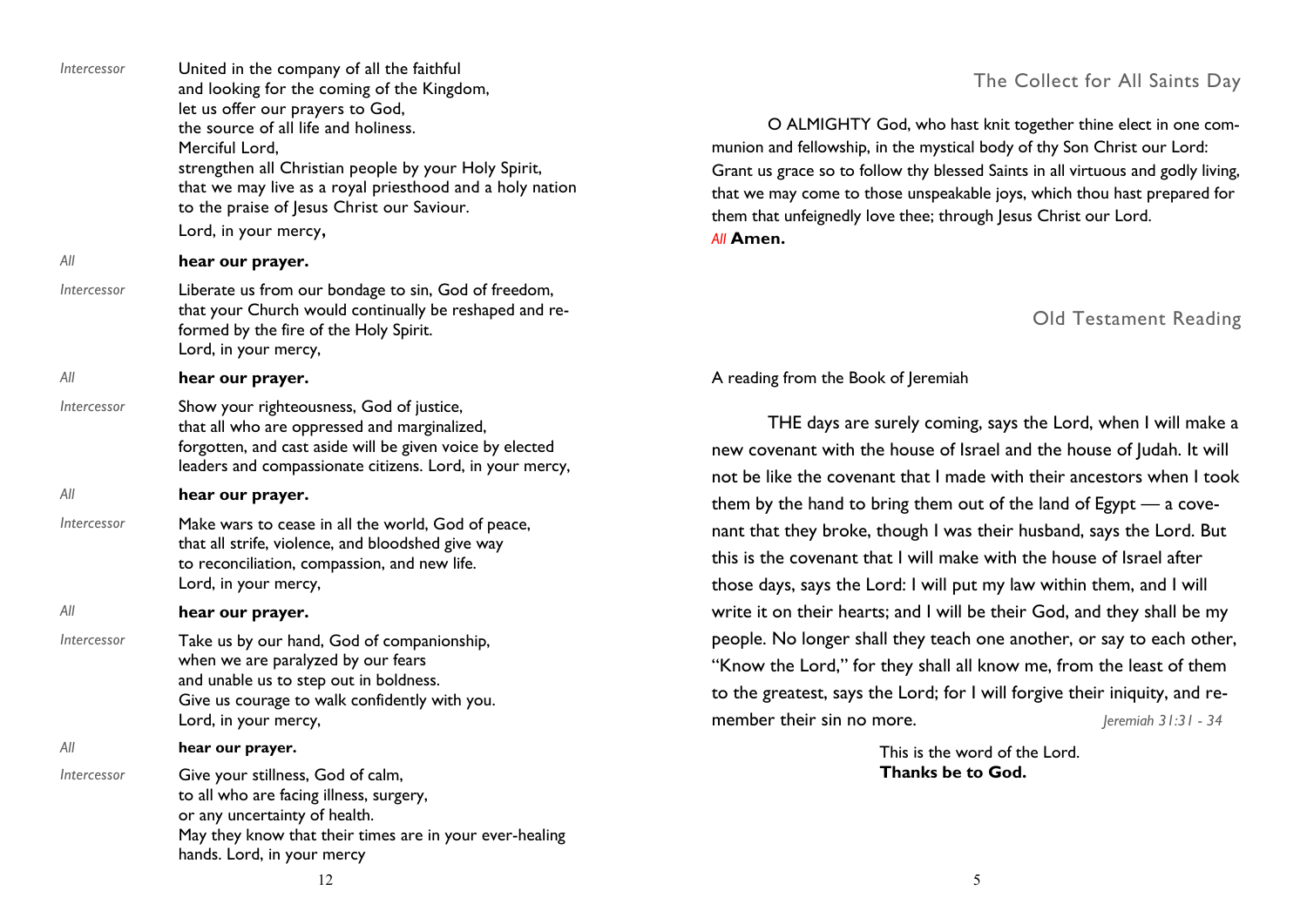## Psalm

#### *Sung by the cantors to a chant by Martin Luther*

Psalm 46 ● *Deus noster refugium* 

- God is our hope and strength, \* a very present help in trouble.
- Therefore will we not we fear, though the earth be moved, \* and though the hills be carried into the midst of the sea;
- Though the waters thereof rage and swell, \* and though the mountains shake at the tempest of the same.
- The rivers of the flood thereof shall make glad the city of God; \* the holy place of the tabernacle of the most Highest.
- God is in the midst of her; therefore shall she not be removed; \* God shall help her, and that right early.
- The heathen make much ado, and the kingdoms are moved; \* but God hath showed His voice, and the earth shall melt away.
- The Lord of hosts is with us; the God of Jacob is our refuge.
- O come hither, and behold the works of the Lord, \* what destruction He hath brought upon the earth.
- He maketh wars to cease in all the world; \* he breaketh the bow, and knappeth the spear in sunder, he burneth the chariots in the fire.
- Be still, then and know that I am God: \* I will be exalted among the heathen, and I will be exalted in the earth.
	- The Lord of hosts is with us; \* the God of Jacob is our refuge.

#### *All stand*

*Glory be to the Father, and to the Son, And to the Holy Ghost; As it was in the beginning, is now, and ever shall be: World without end. Amen.* 

Sermon The Revd Avinash Rangayya

Welcome & Announcements

Greeting of Peace *The Presbyter offers a greeting of peace* 

 We are fellow-citizens with the saints and of the household of God, through Christ our Lord, who came and preached peace to those who were far off and those who were near. *Ephesians 2.19,17*  The peace of the Lord be always with you  **and also with you.** 

Let us offer one another a sign of peace.

*While remaining in your place, share the sign of peace with a namaste with your neighbour*

*Please kneel as able or sit* 

## Prayers of the People

As our Saviour taught us, so we pray

#### *All join in singing*

#### **OUR FATHER,**

 **who art in heaven, hallowed be Thy name; Thy Kingdom come; Thy will be done; in earth as it is in heaven. Give us this day our daily bread. And forgive us our trespasses, as we forgive them that trespass against us, and lead us not into temptation; but deliver us from evil: For Thine is the Kingdom, the power, and the glory, for ever and ever. Amen.**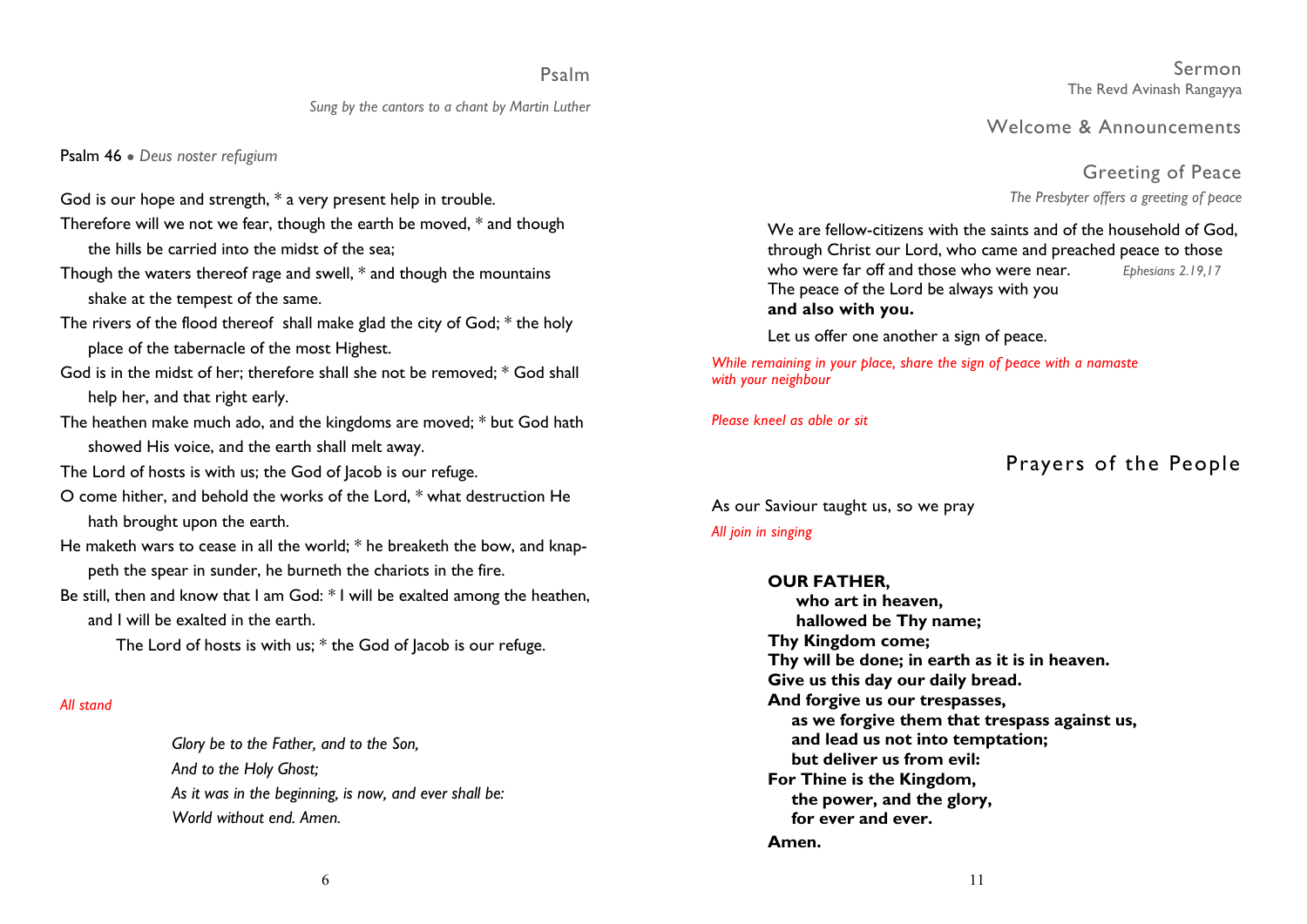I BELIEVE in one God the Father Almighty, maker of heaven and earth, and of all things visible and invisible: And in one Lord Jesus Christ, the only-begotten Son of God, begotten of His Father before all worlds, God of God, light of light, very God of very God, begotten, not made, being of one substance with the Father, through whom all things were made: Who for us men, and for our salvation came down from heaven, and was incarnate by the Holy Spirit of the Virgin Mary, and was made man, and was crucified also for us under Pontius Pilate. He suffered and was buried, and the third day He rose again according to the Scriptures, and ascended into heaven, and sitteth on the right hand of the Father. And He shall come again with glory to judge both the quick and the dead: Whose Kingdom shall have no end. And I believe in the Holy Spirit, the Lord, the giver of life, who proceedeth from the Father and the Son, who with the Father and the Son together is worshipped and glorified, who spake by the Prophets. And I believe One Holy Catholic and Apostolic Church. I acknowledge one baptism for the remission of sins. And I look for the Resurrection of the dead, and the Life of the world to come. Amen. Music: from *'An Anglican Folk Mass'* by Martin Shaw (1875 - 1958)

A reading from the letter of Paul to the Romans

I ask then: Did God reject his people? By no means! I am an Israelite myself, a descendant of Abraham, from the tribe of Benjamin. God did not reject his people, whom he foreknew. Don't you know what Scripture says in the passage about Elijah — how he appealed to God against Israel: "Lord, they have killed your prophets and torn down your altars; I am the only one left, and they are trying to kill me" And what was God's answer to him? "I have reserved for myself seven thousand who have not bowed the knee to Baal." So too, at the present time there is a remnant chosen by grace. And if by grace, then it cannot be based on works; if it were, grace would no longer be grace. *Romans 11. 1 – 6* 

> This is the word of the Lord. **Thanks be to God.**

> > 7

*All stand and join in singing the gradual hymn* 

*All sit*